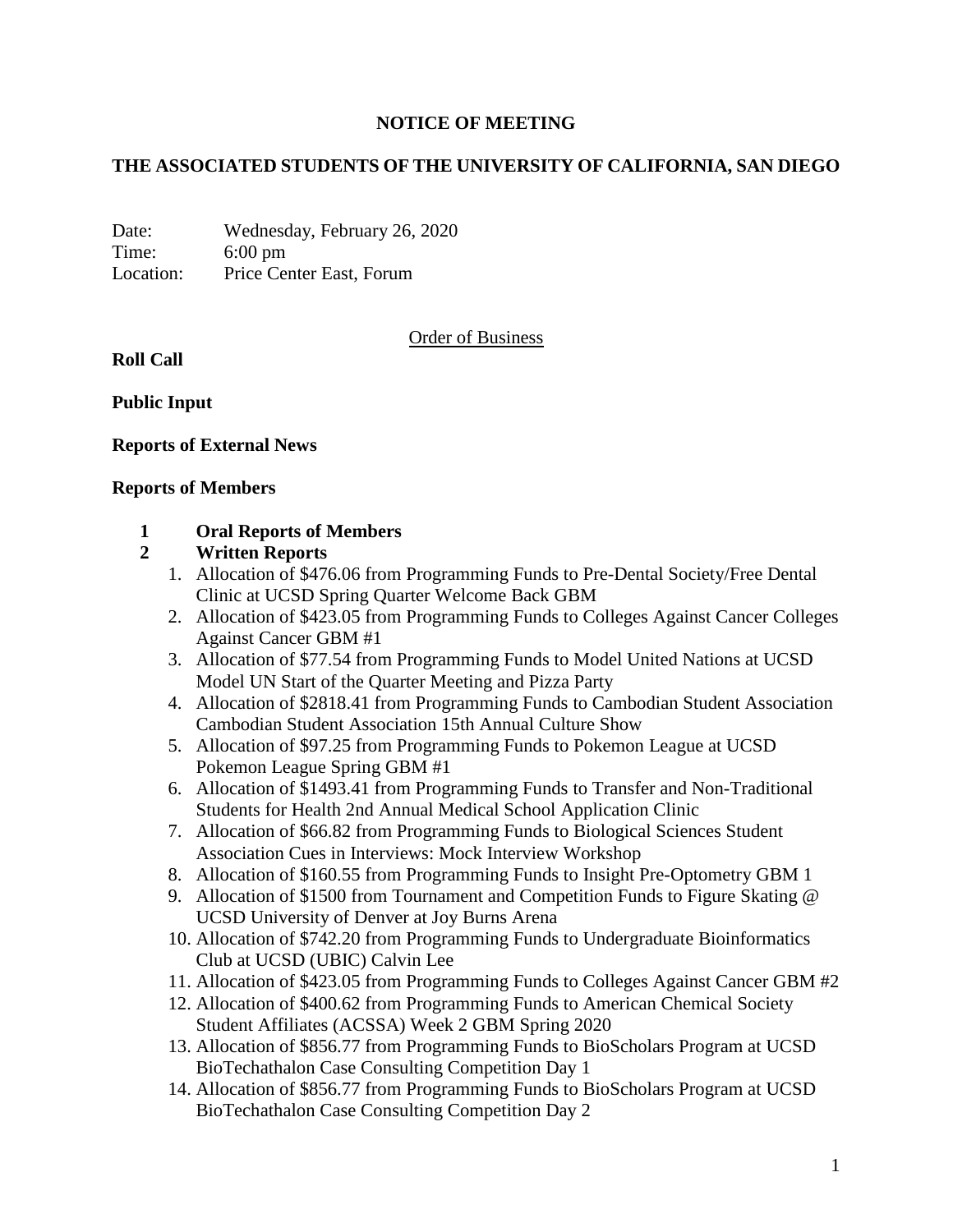- 15. Allocation of \$971.16 from Programming Funds to Biomedical Engineering Society (BMES) Bioengineering Experience 2020
- 16. Allocation of \$45 from Programming Funds to House of Prayer at UCSD Contend Prayer Night
- 17. Allocation of \$317.03 from Programming Funds to Society of Women Engineers (SWE) Winter Quarter Engineering Diversity Org Study Jam
- 18. Allocation of \$318.17 from Programming Funds to Society of Women Engineers (SWE) Winter Quarter Engineering Diversity Org Study Jam
	- Ethan Christensen

### **Reports of Senator Projects**

## **Question Time**

## **Reports of Committees**

- **1** Finance Committee
- **2** Legislative Committee

### **Special Orders**

- **1** Special Presentation by Melina Reynoso regarding Super Speedy Rundown of Revised Standing Rules
- **2** Special Presentation by Kaitlyn Willoughby and Isaac Lara regarding Mental Health Fee Referendum Tabling, sponsored by Kaitlyn Willoughby

### **Unfinished Business**

 **1** Updated Resolution in Support of 2nd-year & Resident Parking Restrictions Policy. Sponsored by Jacob Vu and Mihir Pandya (Attachment Forthcoming)

**New Business**

# **Open Forum**

**Roll Call**

### Bills in Committee

### **Finance Committee**

**F1** Allocation of \$3581.25 from Programming Funds to Biomedical Engineering Society (BMES) Translational Medicine Day 2020. Sponsored by Ethan Christensen.

**F2** Allocation of \$248.90 from Programming Funds to Global Medical Training Winter Quarter GBM #3. Sponsored by Ethan Christensen.

**F3** Allocation of \$329.50 from Programming Funds to Association for Computing